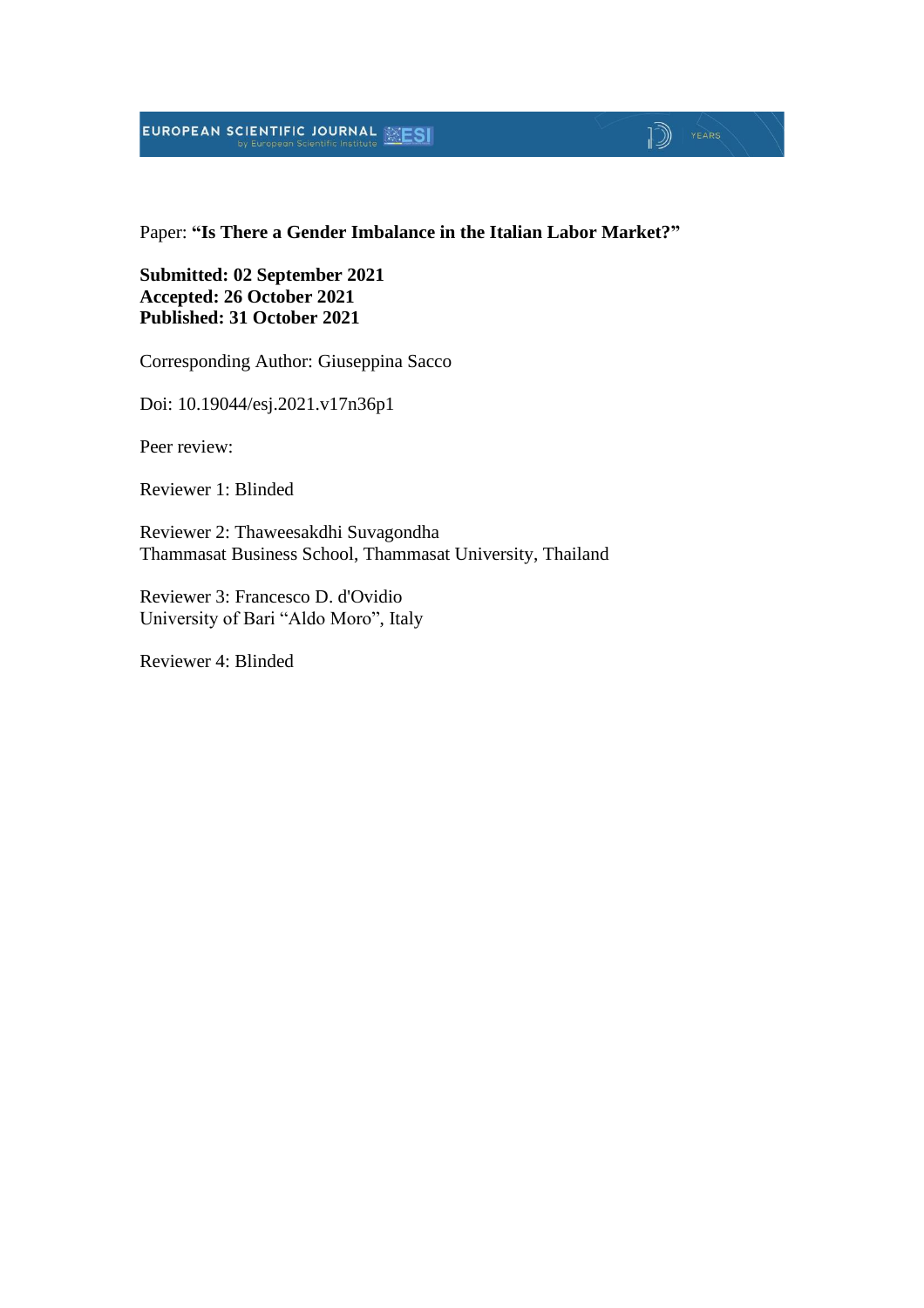## **ESJ** *Manuscript Evaluation Form 2021*

This form is designed to summarize the manuscript peer review that you have completed and to ensure that you have considered all appropriate criteria in your review. Your review should provide a clear statement, to the authors and editors, of the modifications necessary before the paper can be published or the specific reasons for rejection.

Please respond within the appointed time so that we can give the authors timely responses and feedback.

NOTE: ESJ promotes peer review procedure based on scientific validity and technical quality of the paper (not perceived the impact). You are also not required to do proofreading of the paper. It could be recommended as part of the revision.

*ESJ editorial office would like to express its special gratitude for your time and efforts. Our editorial team is a substantial reason that stands ESJ out from the crowd!*

| Reviewer<br>Name:<br>Thaweesakdhi<br>Suvagondha                                                               |                                                              |  |  |
|---------------------------------------------------------------------------------------------------------------|--------------------------------------------------------------|--|--|
| University/Country: Thammasat Business School, Thammasat University, Thailand                                 |                                                              |  |  |
| Date Manuscript Received: September<br>7,2021                                                                 | Submitted:<br>Date<br>Review<br>Report<br>September 12, 2021 |  |  |
| Manuscript Title: Is There A Gender Imbalance in the Italian Labour Market?                                   |                                                              |  |  |
| ESJ Manuscript Number: 09.48.21                                                                               |                                                              |  |  |
| You agree your name is revealed to the author of the paper:<br>Yes                                            |                                                              |  |  |
| You approve, your name as a reviewer of this paper, is available in the "review history" of the<br>paper: Yes |                                                              |  |  |

You approve, this review report is available in the "review history" of the paper: Yes

### **Evaluation Criteria:**

**Please give each evaluation item a numeric rating on a 5-point scale, along with a thorough explanation for each point rating.**

|                                                                            | <b>Rating Result</b>        |
|----------------------------------------------------------------------------|-----------------------------|
| <i>Questions</i>                                                           | [Poor] $1-5$<br>[Excellent] |
| 1. The title is clear and it is adequate to the content of<br>the article. | 4                           |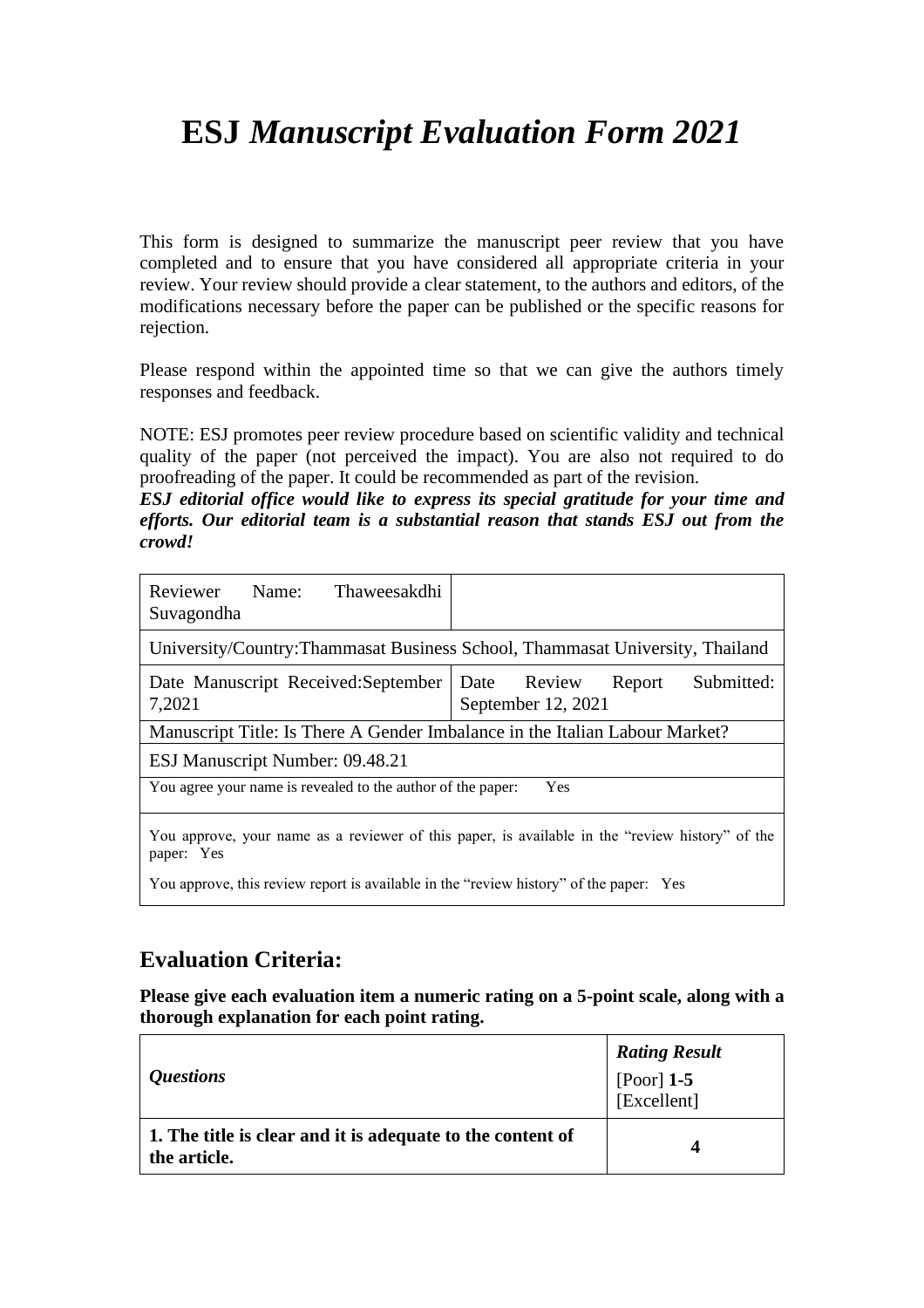*Names and the titles of the authors should be changed into the following format,*

*Assistant Professor Guiseppina Sacco, Assistant Professor Pietro Sacco, and Assistant Professor Alfonso Zigga, Faculty of Economic and Finance, University of Bari, Italy*

| 2. The abstract clearly presents objects, methods and<br>results.                    | Δ |
|--------------------------------------------------------------------------------------|---|
| (Please insert your comments)                                                        |   |
| 3. There are few grammatical errors and spelling<br>mistakes in this article.        |   |
| Almost no mistake, but should be sent to an expert for a final approval.             |   |
| 4. The study methods are explained clearly.                                          | 5 |
| (Please insert your comments)                                                        |   |
| 5. The results are clear and do not contain errors.                                  | 5 |
| (Please insert your comments)                                                        |   |
| 6. The conclusions or summary are accurate and<br>supported by the content.          | 5 |
| (Please insert your comments)                                                        |   |
| 7. The references are comprehensive and appropriate.                                 |   |
| Every reference should be indicated after the quote. For example,(McKinsey<br>$2015$ |   |
| Where's the quote of Baranzini?                                                      |   |

### **Overall Recommendation** (mark an X with your recommendation):

| Accepted, no revision needed               |  |
|--------------------------------------------|--|
| Accepted, minor revision needed            |  |
| Return for major revision and resubmission |  |
| Reject                                     |  |

### **Comments and Suggestions to the Author(s):**

Please insert the reference after each quoted sentence.

#### **Comments and Suggestions to the Editors Only:**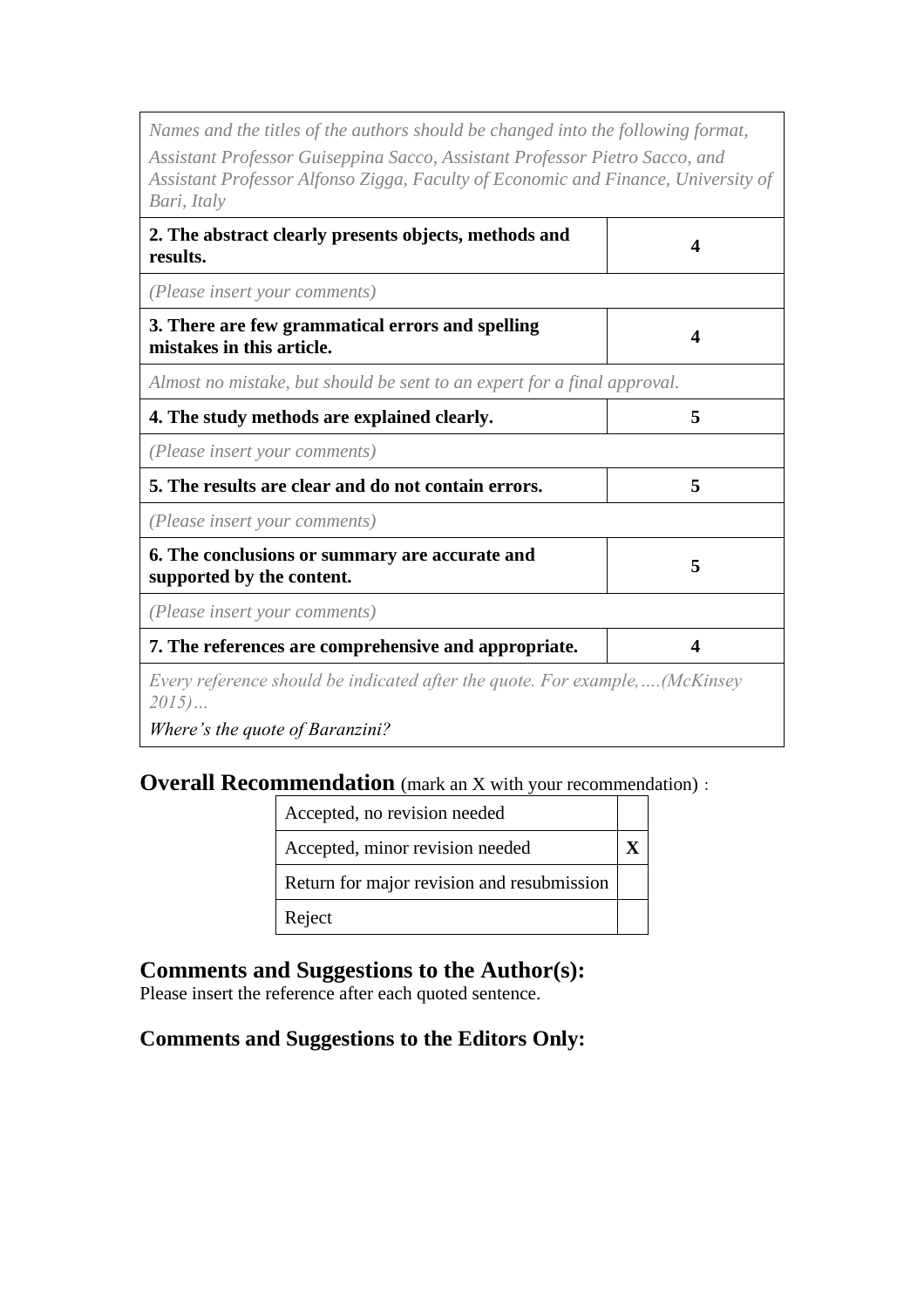## **ESJ** *Manuscript Evaluation Form 2021*

This form is designed to summarize the manuscript peer review that you have completed and to ensure that you have considered all appropriate criteria in your review. Your review should provide a clear statement, to the authors and editors, of the modifications necessary before the paper can be published or the specific reasons for rejection.

Please respond within the appointed time so that we can give the authors timely responses and feedback.

NOTE: ESJ promotes peer review procedure based on scientific validity and technical quality of the paper (not perceived the impact). You are also not required to do proofreading of the paper. It could be recommended as part of the revision.

*ESJ editorial office would like to express its special gratitude for your time and efforts. Our editorial team is a substantial reason that stands ESJ out from the crowd!*

| Reviewer Name: Francesco D.<br>d'Ovidio                                                                          |                                                                                  |  |
|------------------------------------------------------------------------------------------------------------------|----------------------------------------------------------------------------------|--|
| University/Country: University of Bari "Aldo Moro" (Italy)                                                       |                                                                                  |  |
| 2021                                                                                                             | Date Manuscript Received: 6 sept   Date Review Report Submitted: 15 sept<br>2021 |  |
| Manuscript Title: IS THERE A GENDER IMBALANCE IN THE ITALIAN<br><b>LABOUR MARKET?</b>                            |                                                                                  |  |
| ESJ Manuscript Number: 0948/21                                                                                   |                                                                                  |  |
| Yes/No<br>You agree your name is revealed to the author of the paper:                                            |                                                                                  |  |
| You approve, your name as a reviewer of this paper, is available in the "review history" of the<br>paper: Yes/No |                                                                                  |  |
| You approve, this review report is available in the "review history" of the paper: $Yes/No$                      |                                                                                  |  |

### **Evaluation Criteria:**

**Please give each evaluation item a numeric rating on a 5-point scale, along with a thorough explanation for each point rating.**

|                  | <b>Rating Result</b>                      |
|------------------|-------------------------------------------|
| <i>Questions</i> | $\vert$ [Poor] 1-5<br>$\vert$ [Excellent] |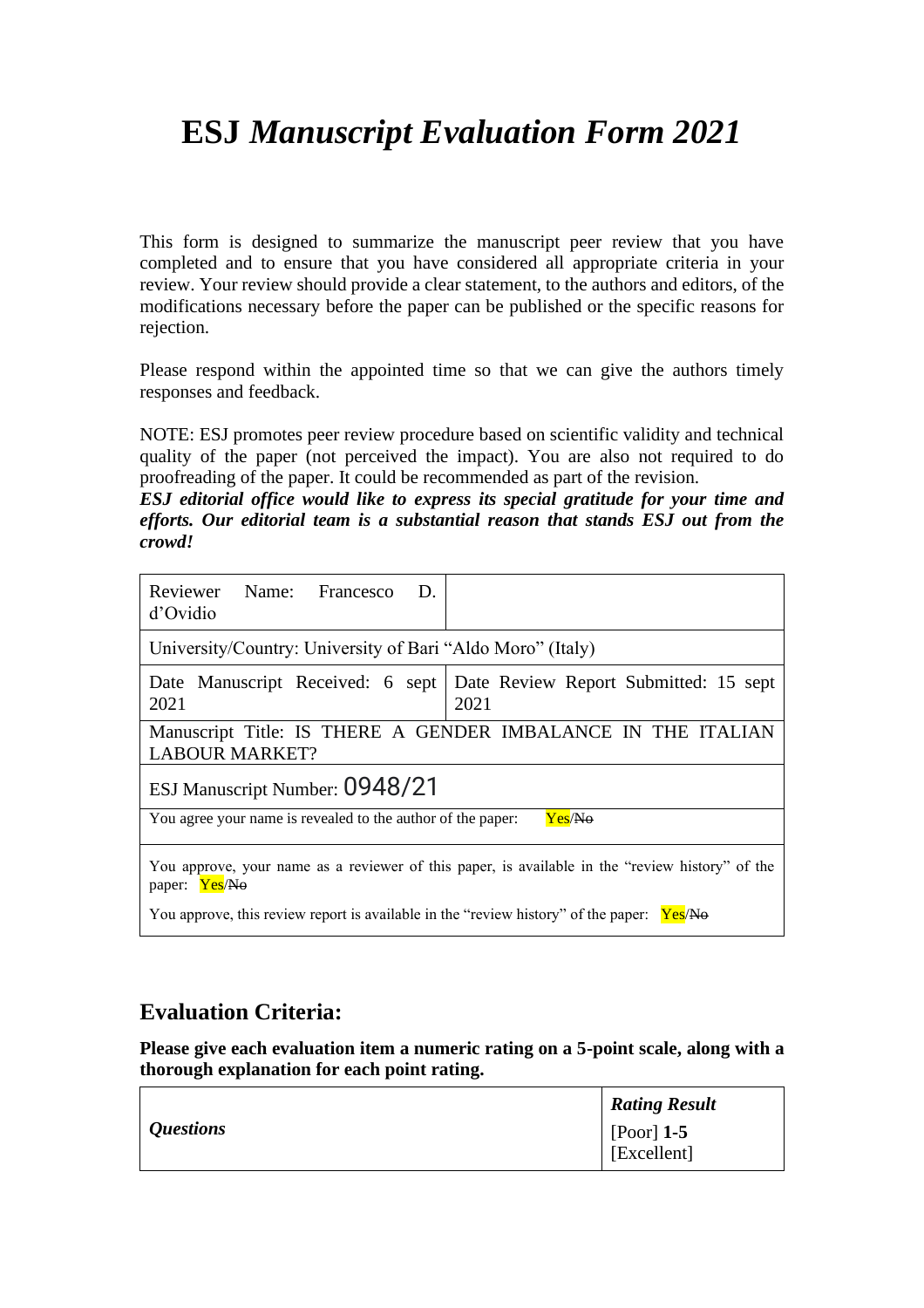| 1. The title is clear and it is adequate to the content of<br>the article.                                                                                                                                                                          | 5                |
|-----------------------------------------------------------------------------------------------------------------------------------------------------------------------------------------------------------------------------------------------------|------------------|
| I believe that the title is very adequate to the content, and stimulant for reader                                                                                                                                                                  |                  |
| 2. The abstract clearly presents objects, methods and<br>results.                                                                                                                                                                                   | 4                |
| The abstract includes sufficient information to define the paper's focus; some<br>improvements need (see attached file)                                                                                                                             |                  |
| 3. There are few grammatical errors and spelling<br>mistakes in this article.                                                                                                                                                                       | 3                |
| I am not a native English speaker, but I have identified some complex paragraphs<br>or sentences with inadequate technical terms (eg "number" for "size" of<br>populations). Other problems may be present: please check                            |                  |
| 4. The study methods are explained clearly.                                                                                                                                                                                                         | 4                |
| Study methodologies are clear. Data sources are very concisely described: greater<br>clarity would be desirable. The time interval of the study must be explained clearly                                                                           |                  |
| 5. The results are clear and do not contain errors.                                                                                                                                                                                                 | 4                |
| The results are clear, assuming that Authors previously explained the time limits of<br>the used data.                                                                                                                                              |                  |
| I do not understand why tables and figures are so much small (and difficult to read)<br>respect the text: especially the figures, which lose so much clarity when printed<br>(and should be named "Figure 1", "Figure 2", "Figure 3", not "Chart"). |                  |
| Table titles are not standardized: title "Table n" sometimes becomes "Tab. n":<br>please standardize.                                                                                                                                               |                  |
| 6. The conclusions or summary are accurate and<br>supported by the content.                                                                                                                                                                         | 4                |
| Conclusions resume adequately the study frame and its results, deepening the<br>social consequences of the findings                                                                                                                                 |                  |
| 7. The references are comprehensive and appropriate.                                                                                                                                                                                                | $\boldsymbol{2}$ |
| Most of the titles shown were not cited in the paper, and are therefore useless (and<br>according to the standards of scientific publishing they must be removed). The rest<br>should be standardized in their format.                              |                  |
| If any title is considered indispensable by the Authors, it should be cited in the<br>appropriate part of the paper                                                                                                                                 |                  |

# **Overall Recommendation** (mark an X with your recommendation):

| Accepted, no revision needed               |  |
|--------------------------------------------|--|
| Accepted, minor revision needed            |  |
| Return for major revision and resubmission |  |